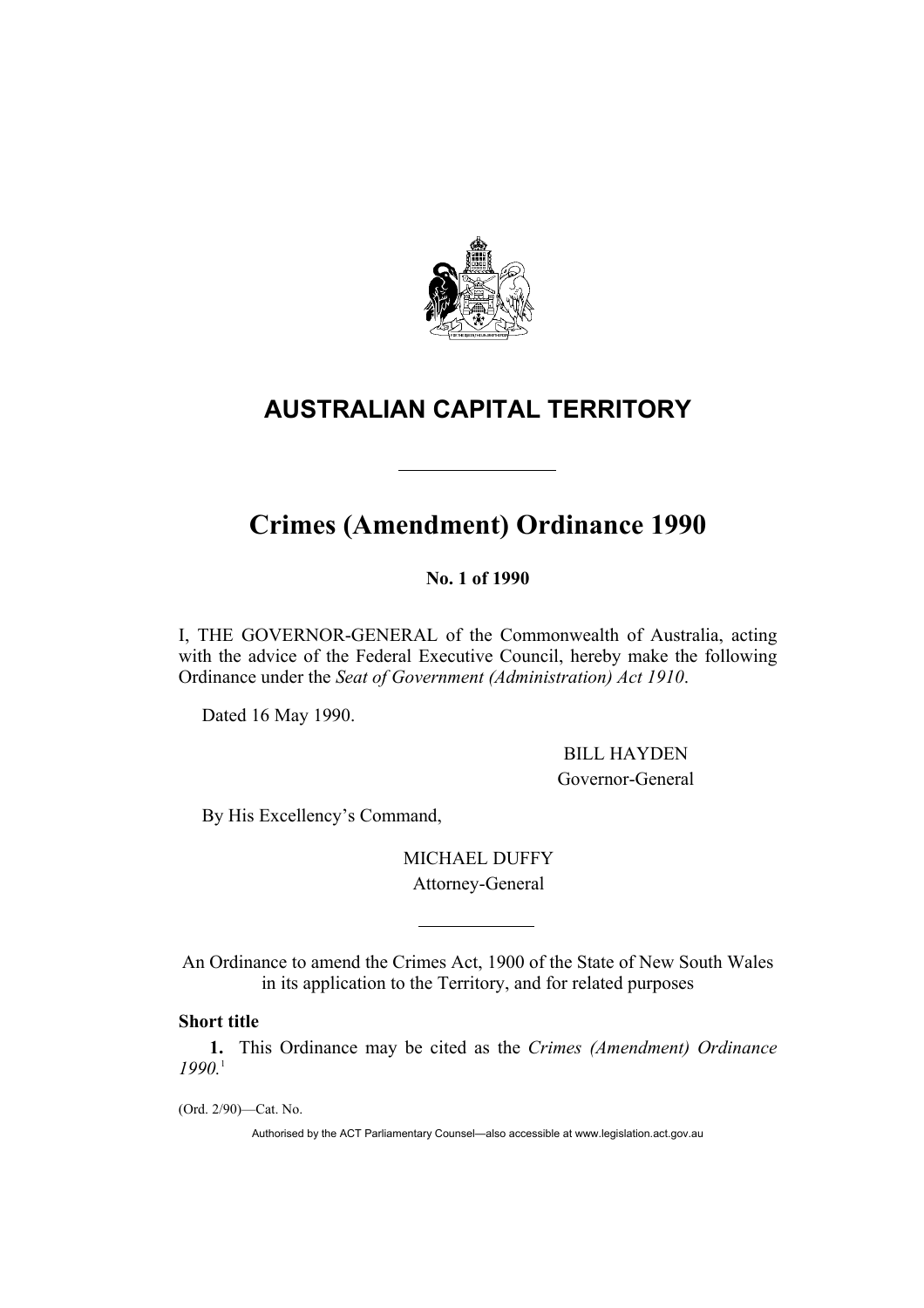#### **Crimes Act**

**2.** In this Ordinance, "Crimes Act" means the Crimes Act, 1900 of the State of New South Wales in its application to the Territory.

## **Reparation orders**

**3.** Section 437 of the Crimes Act is amended—

(a) by omitting subsection (5) and substituting the following subsections:

"(5) Where an offender contravenes an order under this section (not being an order for the payment of money), the person in whose favour the order was made may apply to the court for an order under subsection (5A) to be made against the offender.

"(5A) On application under subsection (5), the court may make an order for the payment of money against the offender in substitution for the contravened order.

"(5B) Where the court makes an order under this section for the payment of money, the court may order that—

- (a) the amount be paid by specified instalments; and
- (b) the offender give security, with or without sureties, to the satisfaction of a specified officer of the court for the payment of the amount or of each instalment of the amount.

"(5C) Sections 249 to 253 (inclusive) of the *Magistrates Court Ordinance 1930* apply in relation to a security referred to in paragraph (5B) (b) ordered by the Magistrates Court as if it were a security given under that Ordinance.

"(5D) Where—

- (a) the court has ordered under paragraph (5B) (a) that an amount be paid by instalments; and
- (b) default is made in the payment of any one instalment;

subsection (5E) applies in relation to that order as if it were for the payment of the whole amount then remaining unpaid.

"(5E) An order under this section may be enforced as if it were a final judgment of the court.

Authorised by the ACT Parliamentary Counsel—also accessible at www.legislation.act.gov.au